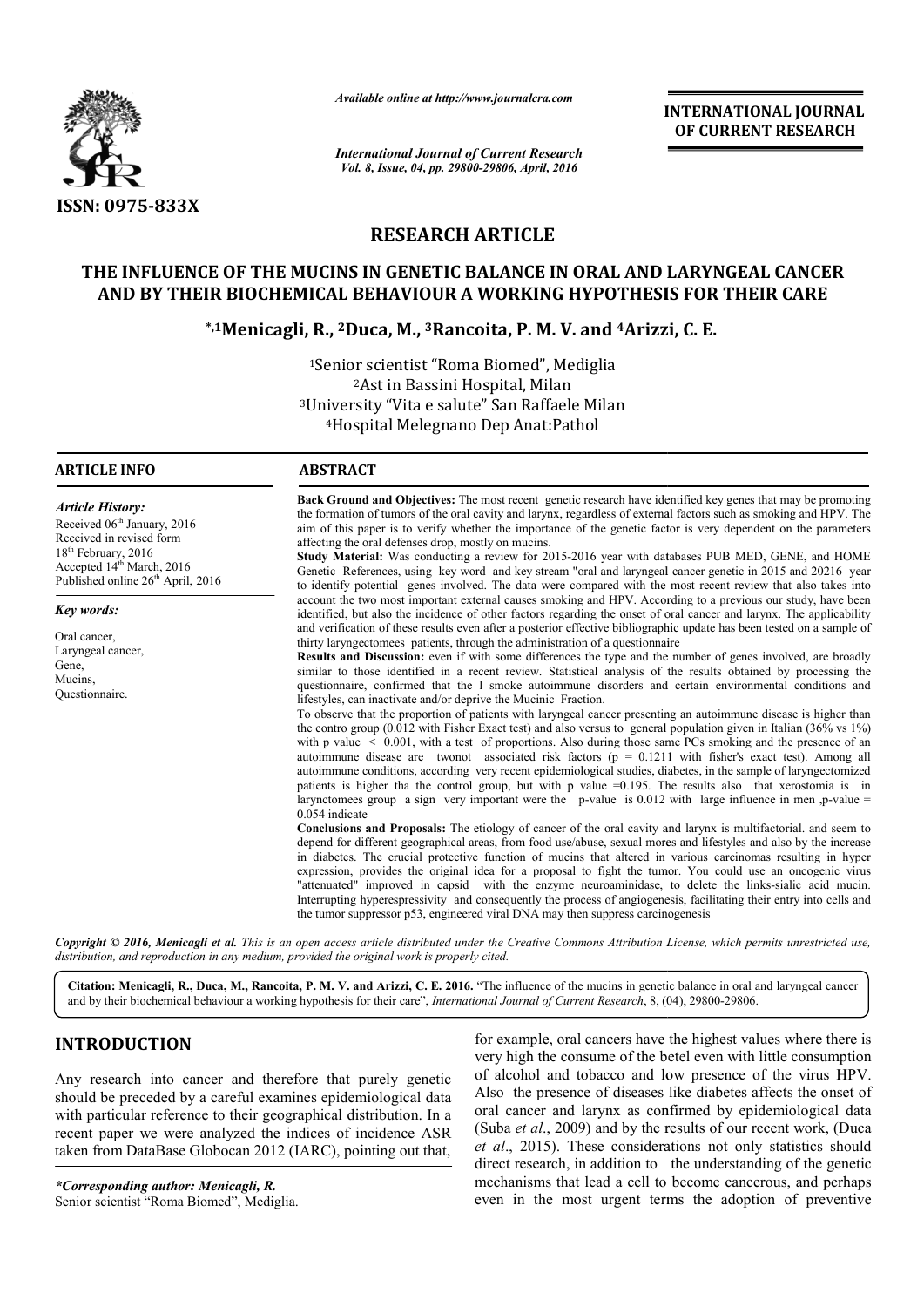measures that safeguard the oral defenses as are the salivary mucins. In several recent articles, both epidemiological (Heather and Davies, 2014), and experimental, (Menicagli and Duca, 2014; Menicagli *et al*., 2016), it has been assumed that this fraction of the salivary proteins, can be inactivated and / or precipitated by type of polyphenolic compounds present in concentrations more or less elevated in a wide consumption spices. In any case, genetic research, regardless of ageenvironmental parameters have made tremendous strides, showing almost definitively what are the main genes involved in the formation of oral cancers and larynx. In terms described above should, rather, probably, at least in most cases you should talk about genetic predisposition. In general, this "trend" is not autosomal dominant, and implies SNP mutations. (Erling Mellerup *et al*., 2015) In a recent "Critical Report" appeared in Nature year 2016 (www.nature.com), have been identified nineteen genes, and having similar mutations present in the various types of oral cancer and larynx. The report by a diagram, has tried to correlate the frequency of mutations of the various genes, distinct mutations by type (missense, frameshift ... etc), the smoking status, the HPV status, with the appearance of anatomical sites of cancer interesting the oral cavity and laringe. Il result of this detailed analysis, indicates that genes involved in the highest percentage of cases are p53 and CDKN2A, with missense mutations type. (70%), and there is not necessarily a predominant involvement in Smoking Status, and HPV Status. It 'so difficult with these data do not realize that so will establish cancer, must intervene more important mutations of those that appear sporadically and physiologically in life. More dangerous are those of hereditary type, especially compared to the p53 gene, such as that leading to the syndrome of Li-Fraumeni, responsible for numerous types of cancer and entails an increased risk, because the cells, having inherited the first mutation (loss dell'omozigosi, heterozygous for the healthy allele), only require the other, loss of Heterozygosity, (LOH), to eliminate the expression of p53 with the cellular control .Then loss in most of the gene mutations involved and found in the various tumor types, it must be in the presence of considerable environmental and / or pathological insults, because beginning the process of carcinogenesis which need in each case of the second mutation. With these various conditions are the objectives of this work. The first concerns the study, according to our new policy, of the literature, including for the year 2015-2016, in order to identify the genes involved in a relevant way, in the formation of oral cancer and larynx. Second goal, to try to correlate the consumption of alcohol and tobacco, with ASR indexes, and see if there is a definite bearing on them, the same principle will be adopted for the HPV virus, also investigating not only on environmental geo data, but also on anatomical sites where more it affects. The third objective was to continue the verification of the incidence of risk factors identified in our previous work, by administering the anamnestic questionnaire to other laringectomees thirty patients, The fourth objective is that of proposing a methodology for the study through the formulation of a Flow-Sheet indicating the possible biochemical pathways that may interact with the proper functioning of the genes, for effect of the various risk factors taken into consideration by us in the study previous and to confirm the data obtained The ultimate goal was to formulate, in purely theoretical terms, a

possible approach, genetic engineering, which could possibly impede the development of oral cancer and larynx.

## **MATERIALS AND METHODS**

The bibliographic survey which aims to make a critical review of genetic influence, was set to ten Data Base in the Medline, setting the key word and key stream "oral and laryngeal cancer genetic 7or in 2015-2016 years". In terms of significavità, were chosen references present in greater numbers, for both types of cancer, and identified in the data base PubMed and Gene of these genes as potentially correlated with the development of tumors, the actual clinical findings were analyzed, placing them in the Data Base "Genetic Home References", that shows all identified cellular functions, and implications related to their mutations and / or defects in all diseases including those not carcinogenic. Having as a search engine, Google, have been researched the most recent data on alcohol consumption, (wwwlinkiesta.it 2013) and tobacco, (Second report on smoking WHO, 2008) (in WHO report 2013) way of building for oral cancer and larynx two tables, which compare these parameters with indexes ASR present for these diseases in the Data Base Globocan 2012. Also regarding the influence of HPV Virus, were obtained by extensive research until the year 2016 ii epidemiological data concerning both the spread of HPV virus relative to the head and neck, and its distribution in the different anatomical sites In particular the results published in two separate "systematic reviews" were elaborated with their meta-analysis. The questionnaire proposed in our previous study, (Duca *et al*., 2015), was again subjected to a population of thirty laringectoesi patients, and the results were processed using Fisher exact test, and the statistical risk was assessed by proportional test. the previous version in the questionnaire under the heading style and living conditions, they are grouped all those risk factors that include sexual habits, nutrition, food intolerance, physical activity, the conditions related to hormone function for the female sex.

### **RESULTS AND DISCUSSION**

From the first survey of ten databases, it has emerged implications in forty-eight genes for oral cancer, and twenty-six for the laryngeal cancer, this genetic classification has been inserted into the database Genetic Home References, to identify to which of these mutations will is an actual clinical encounter. The result is shown in Table 1.

As can be seen, the genes identified as being most definitely involved in the carcinogenesis process, are almost all those listed in the report in Nature, and for leading in terms of appearance, or p53 and CDKN2A, also the frequencies of mutations are similar. Both genes are tumor suppressor genes, and are present in about 70% of cancer cases Neck and Head, but their mutations are implicated in the onset of various other tumors such as the bladder breast, and melanoma. This figure stems from the fact that their main role is in stopping the degenerative cellular process, with the other genes that generally act then cascade, but always after the genetic fault is present on both alleles.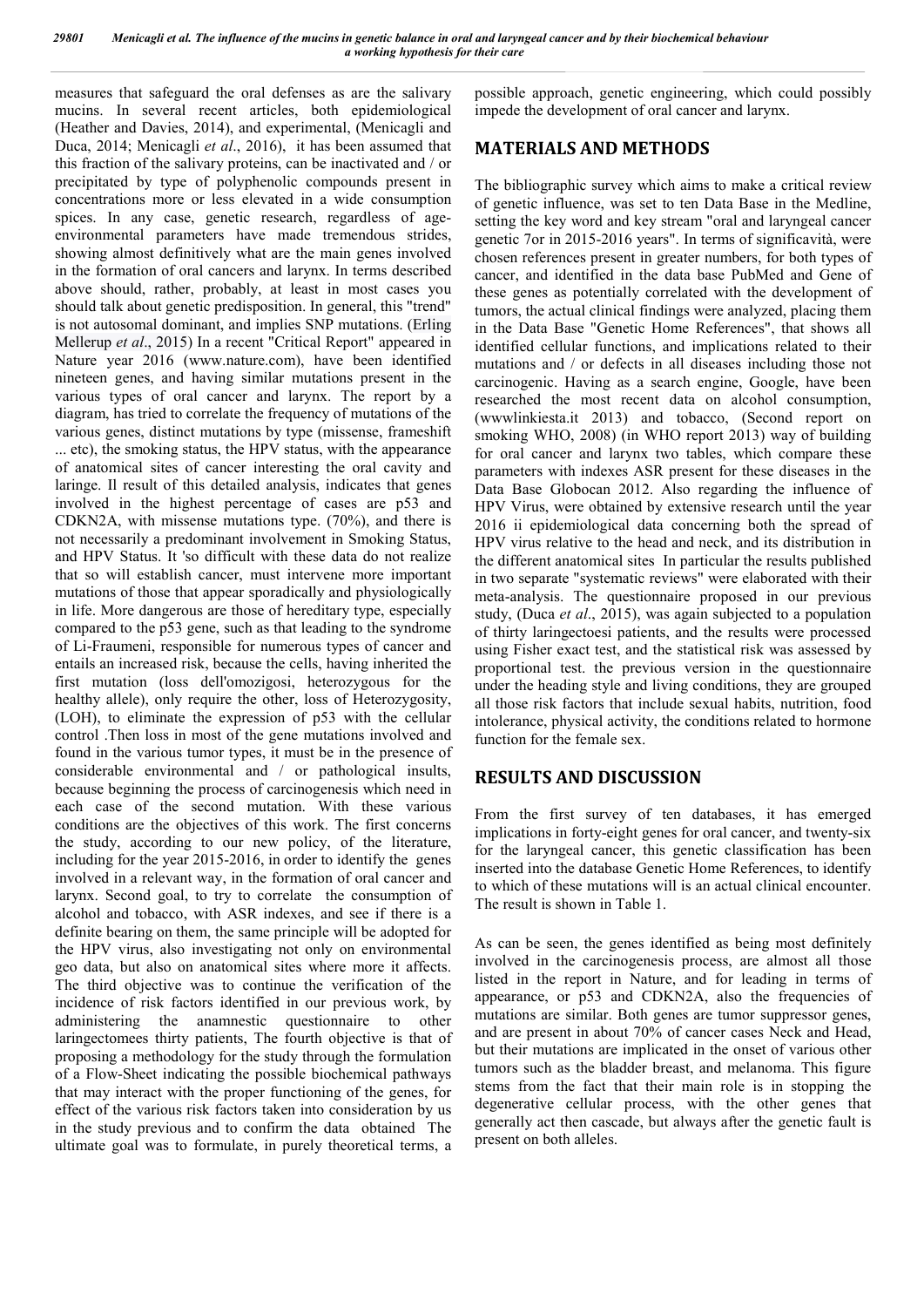#### **Table 1. Results in the questions on genetic influence in oral and laryngeal cancer formation. By genetic home references**

| Gene               | Coded protein and functions                                       | Diseases and Pathology                                            |
|--------------------|-------------------------------------------------------------------|-------------------------------------------------------------------|
| Tp53 17p13.1       | P53-tumor suppressor                                              | Breast, bladder, neck head squamous cancer and others cancers, li |
|                    |                                                                   | fraumen syndrome                                                  |
| Tp63 3q21          | P63-transcription factor                                          | Amylo-blepharonectodermal defect, neck head cancer                |
| CDKN2A9q21         | $p16-p14$ -tumor suppressor                                       | Neck head squamous cancer, melanoma, breast pancreatic cancer     |
| NOTCH19q34.3       | Notch1-receptor for proliferation, differentiation, apoptosis     | Adam-oliver syndrom, neck head cancer                             |
| PIK3CA3Q26.3       | $P110\alpha$ -oxidative phosphorylation, cell division signal     | Megaloencephatie capillary, malformation, colorectal cancer       |
| <b>HRAS11P15.5</b> | Hras-oncogenic and cell division                                  | Costello syndrome, bladder, thyroid, kidney cancer                |
| SAT1Xp22.2         | acetyltransferase family of polyamides metabolism, detoxification | Keratosis deculvans                                               |
| CASPE2p33-34       | Family caspse/protease-, apoptosis                                | Autoimmune lymphoproliferative syndrome, breast neck head and     |
|                    |                                                                   | lung cancer                                                       |
| FAT14q35           | tumor suppressor-catherins family-cells adesion                   | Many cancers                                                      |
| HLA/ABC6p21.3      | Human Leucocytes Antigen-MHC                                      | Autoimmune Diseases                                               |
| CYP1012p22.2       | P 450 Cytochrome family - metabolism of detoxification            | Early -nonset, glaucoma, peters anomaly                           |
| XRCC314q32.3       | RecA/Rad 51-stability of chromosomes, DNA repair                  | Breast, melanoma, head and neck cancer                            |
| ADH4q23            | AlcoHol deydrogenase - energy metabolism and sugar control        | Alcohol dependence, diabetes                                      |
| NOT212 22q12.1     | Nuclear Erytroid Derived/transcription factor with Up-regulation  | Diabetes, multi-sclerosis                                         |
|                    | of Oxidative sterss                                               |                                                                   |

#### **Table 2.**

#### - ASR INDEX FOR ORAL CANCER : INFLUENCE OF SMOKING AND ALCOHOL

| <b>COUNTRY</b>    | <b>ASR</b>               | <b>SMOKING</b>           | <b>ALCOHOL</b>           |
|-------------------|--------------------------|--------------------------|--------------------------|
| PAPUA NEW GUINEA  | 25,4                     | $+$                      | $+$                      |
| <b>MALDIVE</b>    | 11,0                     | $\overline{\phantom{0}}$ | $\overline{\phantom{a}}$ |
| <b>SHRY LANKA</b> | 10,3                     | $+$                      | $\overline{a}$           |
| <b>BANGLADESH</b> | 10,1                     | $+$                      | $\overline{\phantom{a}}$ |
| <b>PAKISTAN</b>   | 9,9                      | $+$                      | $\overline{\phantom{a}}$ |
| <b>UNGHERIA</b>   | 9,7                      | $^{++}$                  | $+++$                    |
| <b>INDIA</b>      | 7,6                      | $+$                      | $+$                      |
| <b>PORTOGALLO</b> | 6,8                      | $^{++}$                  | $+++$                    |
| <b>SLOVACCHIA</b> | 6,5                      | $+$                      | $++$                     |
| <b>AUSTRALIA</b>  | 6,3                      | $+$                      | $+$                      |
| <b>KAZAKISTAN</b> | 6,3                      | $++$                     | $++$                     |
| <b>MYAMMAR</b>    | 6,3                      | $+$                      | $+$                      |
| <b>AZERBAIJAN</b> | 6,3                      | $^{++}$                  | $++$                     |
| <b>AFGANISTAN</b> | 6,3                      | $^{++}$                  | ٠                        |
| <b>KAMBOGIA</b>   | 6,0                      | $+$                      | $+$                      |
| <b>ITALIA</b>     | 3,06<br>Duca - Mentcagli |                          | $+$                      |

#### **Table 3.**

#### –LARYNGEAL CANCER EPIDEMIOLOGY ASR INDEX

| <b>COUNTRY</b>      | <b>ASR</b><br>$\mathbf{1}$ | <b>SMOKING</b>                   | <b>ALCOHOL</b>              | <b>REFERENCES. 1-2-3</b>                                   |
|---------------------|----------------------------|----------------------------------|-----------------------------|------------------------------------------------------------|
| <b>CUBA</b>         | 7,6                        | $\begin{array}{c} + \end{array}$ | $+$                         | 1 GLOBOCAN IARC2012<br>2 OMS 2008 3WWWLINKIESTA.IT<br>2013 |
| <b>HUNGARIA</b>     | 6,4                        | $^{++}$                          | $^{+++}$                    | $\boldsymbol{u}$<br>$\boldsymbol{u}$                       |
| <b>IRAQ</b>         | 5,6                        | $\begin{array}{c} + \end{array}$ | $\overline{\phantom{0}}$    |                                                            |
| <b>KAZAKISTAN</b>   | 5,5                        | $^{++}$                          | $^{++}$                     |                                                            |
| <b>UZBEKISTAN</b>   | 5,5                        | $^{++}$                          | $^{++}$                     |                                                            |
| <b>MOLDAVIA</b>     | 5,3                        | $^{++}$                          | $^{+++}$                    |                                                            |
| <b>ROMANIA</b>      | 5,0                        | $^{++}$                          | $+++$                       |                                                            |
| <b>MONTENEGRO</b>   | 5,0                        | $^{++}$                          | $^{+++}$                    |                                                            |
| <b>BULGARIA</b>     | 4,9                        | $^{++}$                          | $+$                         |                                                            |
| <b>CROAZIA</b>      | 4,7                        | $^{++}$                          | $^{+++}$                    |                                                            |
| <b>SIRIA</b>        | 4,6                        | $\begin{array}{c} + \end{array}$ | $+$                         |                                                            |
| <b>PORTUGAL</b>     | 4,6                        | $^{++}$                          | $^{+++}$                    |                                                            |
| <b>TURKMENISTAN</b> | 4,5                        | $\begin{array}{c} + \end{array}$ | $++$                        |                                                            |
| VENEZUELA           | 4,4                        | $^{\mathrm{+}}$                  | $\ddot{}$                   |                                                            |
| <b>POLONIA</b>      | 4,3                        | $++$                             | $++$                        |                                                            |
| <b>ITALY</b>        | 3,2                        | $^{++}$                          | Duca - Menicagli<br>$^{++}$ |                                                            |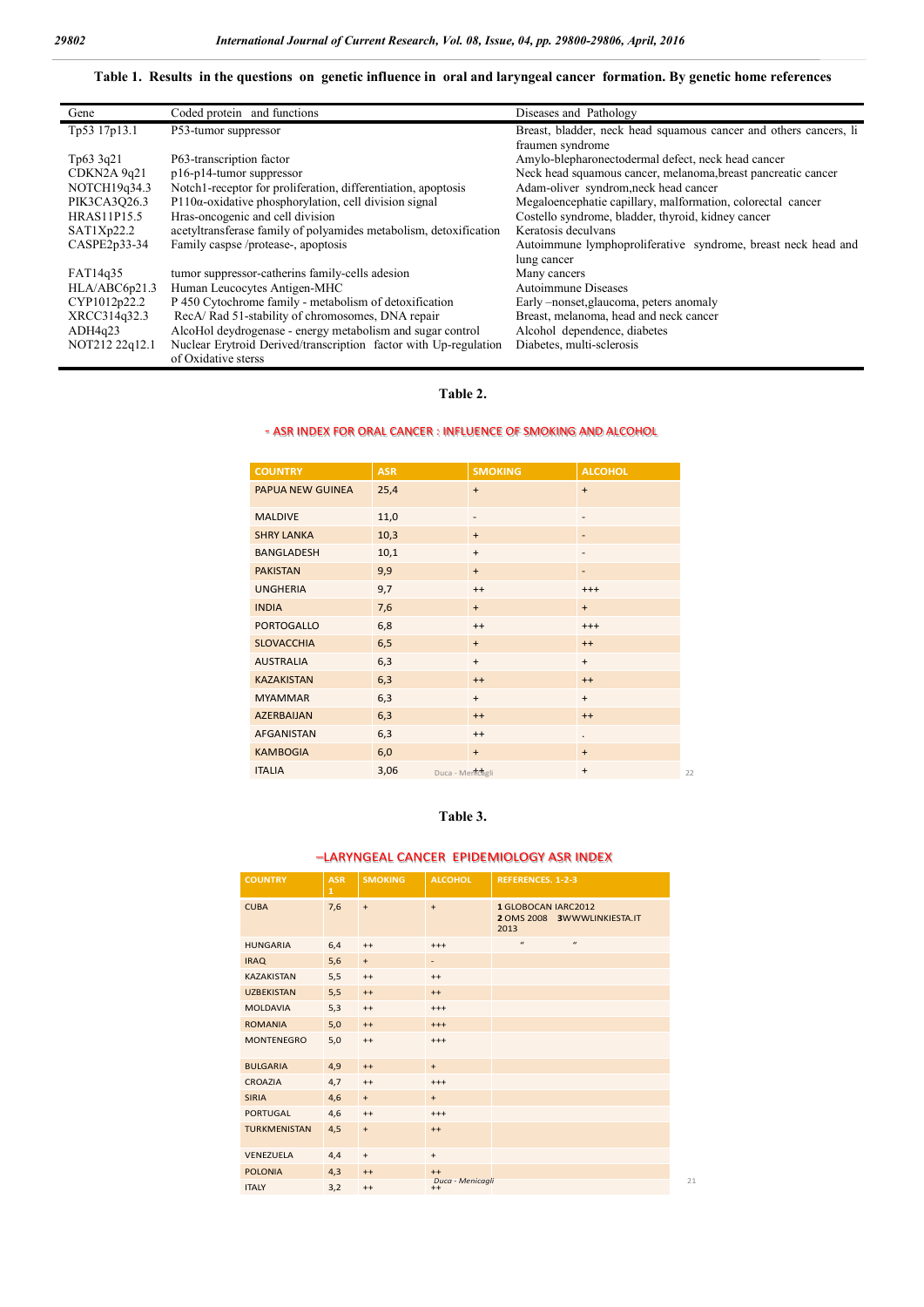In Tables 2 and 3 are presented epidemiological data on the incidence of cancer in the world. relative to the oral cavity and larynx with dell''indice ASR values (Age Standardization Rate), which is the number of new cases standardized for age per one hundred thousand inhabitants., For countries with the highest incidence rate, indexes ASR are compared with the relative consumption of alcohol and tobacco it is apparent from the analysis of these data it is difficult to establish an absolute correlation between the incidence of oral cancer and larynx with the two parameters taken into account that are considered the most dangerous ever along with the HPV virus. The signs,  $(-), (+), (++), (++),$  listed in the tables indicate in qualitative  $(-)$ ,  $(+)$ ,  $(++)$ ,  $(++)$ , listed in the tables indicate in qualitative terms, the progressive increases in alcohol consumption and smoking.

An examination of these data it is clear that there is an absolute overlap, between the number of cases of cancer for the oral cavity and the larynx and the relative consumption of alcohol and smoking; in these terms just recently some epidemiological research (Suba *et al*., 2009), conducted in Hungaria, not a very sharp rise in oral cancer among non-smokers and non-drinkers, and in the absence of HPV infections, much to speak of "Morbus Hungaricus". Also, regarding the influence of HPV Virus, it is very important both to compare epidemiological data, summarizing 2016 concerning both the spread of HPV virus relative to the head and neck, and its distribution in "Morbus Hungaricus". Also, regarding the influence of HPV<br>Virus, it is very important both to compare epidemiological<br>data, summarizing 2016 concerning both the spread of HPV<br>virus relative to the head and neck, and its di findings published in two separate "systematic reviews" with its meta-analysis, (Gama *et al*., 2015; Laprise *et al*., 2015). And that also clarifies the spread in different geographical depending on the viral type. p, between the number of cases of cancer for the oral and the larynx and the relative consumption of alcohol moking; in these terms just recently some epidemiological ch (Suba *et al.*, 2009), conducted in Hungaria, not a and laryngeal cancer and by their bio<br>examination of these data it is<br>rlap, between the number of<br>ity and the larynx and the rela<br>smoking; in these terms just re<br>arch (Suba *et al.*, 2009), cond<br>rp rise in oral cancer amon









#### DISTRIBUTION GEO ANATOMIC OF THE CANCER FROM HPV AND TYPING

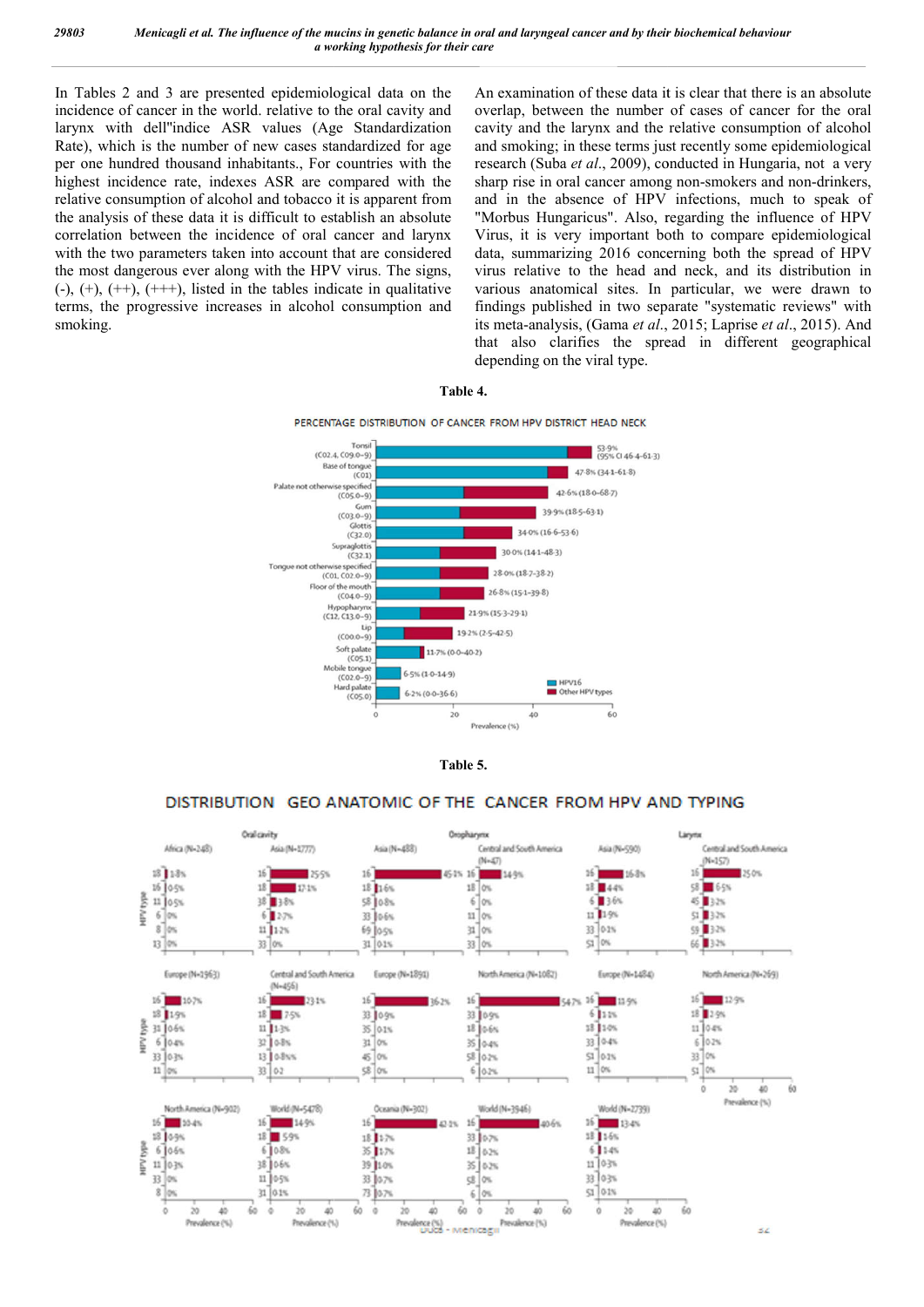

**Table 6.**

| Control group                           |                 |                | Larynx group |      |                |                                                         |
|-----------------------------------------|-----------------|----------------|--------------|------|----------------|---------------------------------------------------------|
| $20$ men+ $10$ women                    | 24 men+ 6 women |                |              |      |                |                                                         |
| Risk factor                             | М               | Total<br>$M+W$ | М            | W    | Total<br>$M+W$ | Fisher test p-value between control<br>and larynx group |
| Age (for men $\geq 65$ years, for women | 15              | 21             | 18           |      | 22             | 1.000                                                   |
| $\geq 60$ years?)                       |                 |                |              |      |                |                                                         |
| Smoking                                 | 14              | 19             |              |      | 20             | 1.000                                                   |
| Alcohol                                 |                 |                |              |      |                | 1.000                                                   |
| Cancer family                           |                 |                |              |      |                | 0.748                                                   |
| Xerostomia                              |                 |                |              |      |                | 0.012                                                   |
| Hypogeusia                              |                 |                |              |      |                | 0.103                                                   |
| Life style                              |                 | 10             |              |      |                | 1.000                                                   |
| Ab groups                               | 4               |                |              |      |                | 1.000                                                   |
| Autoimmune diseases(diabetes)           |                 | 1(1)           | 7(3)         | 2(2) | 9(5)           | 0.012(0.195)                                            |

- 1- Epidemiological data and the meta-analyses indicate most relevant in HPV only one of the problems for tumors of the oropharynx.
- 2- Data analysis and conclusions on the actual importance of the HPV virus are highly dependent on geographical areas in which the studies were conducted.
- 3- The burden of cancer from HPV is independent of the consumption of alcohol and/or tobacco.
- 4. The anatomical distribution of tumors in the presence of HPVposes an important question of etiological character.

There are many, have evidences of epidemiological data, than those provided by the most recent literature, from experiments conducted by researchers and by considerations so far undertaken on the role of genes, that environmental factors can be considered the true promoters of cancer. A clear demonstration of this evidence it is the clarified mechanism by which substances rich in polyphenols (Heather and Davies, 2014; Menicagli and Duca, 2014; Menicagli *et al*., 2016) introduced for example with diet, can precipitate salivary proteins, depleting the oral cavity and larynx of its main natural defense: salivary mucins. It is clear that under these conditions, any chemical or physical agent carcinogenic present in food and smoke, is located in immediate contact with a goldpharyngo-laryngeal mucosa discovery. This is also true for the HPV virus, which, statistically, propagates almost exclusively in anatomical points more unprotected Palatine and lingual tonsils. Were, is lack the mucin layer. The most rilevant problem is the role of another risk factors, mostly arising

from age, nutrition, lack of physical activity, abuse of drugs and spices, and possible diseases, particularly diabetes presenting comorbidity in regard to these factors, it is important to note that there is certainly a biological indicator that can report a deterioration in education and/or in regular operation of the Mucosal layer that protects all epithelial cells of oral cavity proper function of this layer that has a well-defined replacement kinetic, focuses mainly on the fraction of the mucins. Under certain conditions, you can have a change in the short term, in other cases it may become chronic The alterations in the formation of mucins may be due to cellular biochemical changes (extra and intra). The most obvious intracellular alterations are due to changes that are not yet well defined and responsible for disorders such as sjogren's syndrome., but are meno importanti diquelle due to the action of endogenous and/or exogenous factors, episodic or chronic in anyway possible control chronic changes must be taken sootto chemical-physical characteristics of the whole saliva such as ph; especially the conditions that lead to high acidity, and for patological condition as diabetes. And in misura minore for others autommune diseases, and hormonal changes The consequences of these conditions are as final result an alteration of glycosilation process. The component that plays a key role in the process of glycosylation and salivary mucins work correctly is sialic acid the most recent surveys reveal in oral cancer and larynx altered the structure of salivary mucins and their percentage composition in sialic acid. (Mahmood, 2014; Chaudhury *et al*., 2015) These conditions are, highlighted in the Flow-Sheet the history questionnaire, tested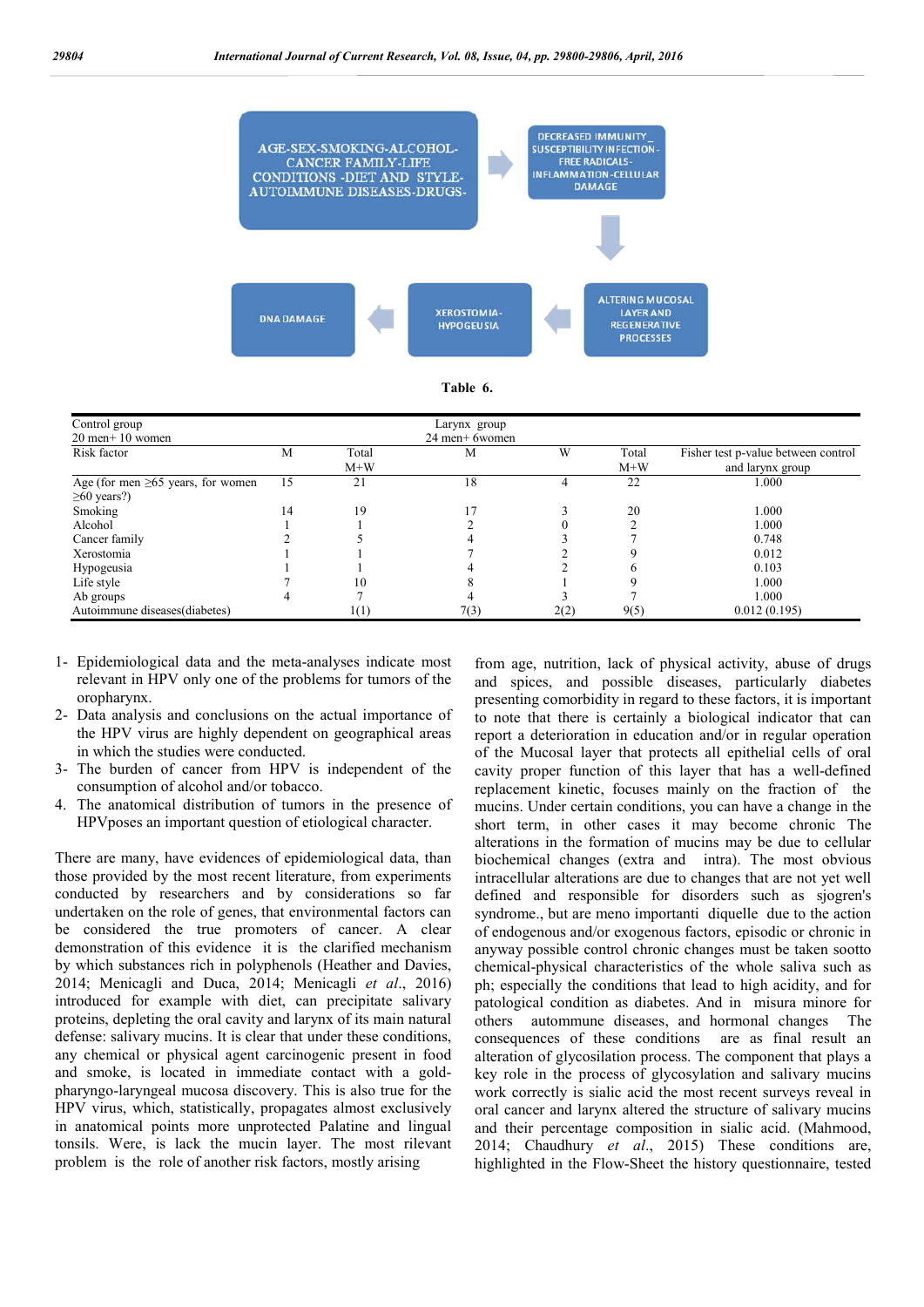in our previous work, and presented to a sample of thirty laringectomees group and the results in Table 6.

#### **Legend (diabetes)**

#### **Others Fisher tests**

- 1) **only in men :** Xerostomia p-value=0.054, Hypogeusia p-value= 0.356
- 2) **only in women :** Xerostomia p-value=0.183, Hypogeusia p-value= 0.183
- 3) Value of autoimmune diseases in LARYNX Group vs Italia poulation incidence (1.5%): p-value≤0.001

#### **The autoimmune find their apparent relationship with an altered salivation process for two fundamental principles:**

- a- Effects related not only to the lack of saliva, but especially the quality of saliva itself, i.e. the spatial structure of mucinic layer which is also editable by the increase of IgA (for example as happens in conditions of diabetic disease manifests, see next slide)
- b- Changes of metabolic processes to autoanticorpali cells damage to structures such as histones and nucleosomes, which in turn act on formation of radicals, and increased concentration of sialic acid. (especially important in diseases like rheumatoid arthritis and SLE).

For diabetes question the possible explanation may result by alterated sIgA production., with the alteration of salivary mucins structure Significantly higher s-IgA levels occurred with xerostomia and denture stomatitis in diabetic patients. In addition, s-IgA was significantly higher in patients with uncontrolled diabetes compared to those with controlled diabete, (Kakoei *et al*., 2015). Interesting is also that limited to our sample, but nonetheless in accordance with epidemiological data, in the group of the laringectomees, globocan 2012 "the incidence of cancer is much higher in men than women. Past research questioned the protective role of hormones in the development of tumors of the oral cavity and larynx. Was detected, on the basis of epidemiological data, which in the absence of risk factors such as alcohol and smoking, above a certain age (70 years), the incidence of cancer related to the oral cavity was higher in women. The latest research, (Purshotam, 2014) however, underscore how the endocrine microenvironment may actually be an important element, in addition to traditional risk factors like smoking, HPV infections and alcohol, in the process of tumor formation. It has been shown in fact sex hormone receptors are also expressed in the oral cavity, larynx and lungs, as well as in the sexual organs and that they play a vital role in the expression of some genes involved in complex mechanism that leads to cancer. Also alcoholic patients with chronic liver disease have altered metabolism of sex hormones involving testosterone and estrogen. Certain salivary gland tumors are similar to breast cancer.

#### **Conclusions and Proposals**

The etiology of cancer of the oral cavity and larynx is multifactorial. Oral tumors seem to depend, at least in a large geographical area, from environmental factors/behavioral (betel). For tumors of the larynx can identify five main risk factors: sex, smoking, age, autoimmune disorders and xerostomia to man and women. In all cases it is possible to speculate that the triggering event tumor risk factor, it is made possible by a weakening of the protective layer resulting from qualitative and quantitative variation of salivary mucins. The mucins found as components of mucus gel layers at mucosal surfaces throughout the body play roles in protection as part of the defensive barrier on an organ and tissue specific basis. The human MUC gene family codes up to 20 known proteins, which can be divided into secreted and membrane-associated forms each with a typical protein domain structure. The secreted mucins are adapted to cross link in order to allow the formation of the extended mucin networks found in the secreted mucus gels. The membrane-associated mucins possess membrane specific domains which enable their various biological functions as part of the glycosilation. All mucins are highly O-glycosylated and this is tissue specific and linked with specific biological functions at these locations, (Gibbins, 2013). Mucin biology is dynamic and the processes of degradation and turnover are well integrated with biosynthesis to maintain a continuous mucosal protection against all external aggressive forces. Interaction of mucins with microflora plays an important role in normal function. Mucins are modified in a variety of diseases and this may be due to aberant mucin peptide or glycosylation.

#### **Major conclusions**

Mucins represent a family of glycoprotein having fundamental roles in mucosal protection and communication with external environment.

To this scientifically irrefutablle data, must be added the fact also true that in many forms of cancer, and this is also the case for those of the oral cavity and larynx, their overexpression

#### **Proposal**

Sialic acids have a pivotal functional impact in many biological interactions such as virus attachment, cellular adhesion, regulation of proliferation, and apoptosis. A common modification of sialic acids is O-acetylation. O-Acetylated sialic acids occur in bacteria and parasites and are also receptor determinants for a number of viruses. The severing of ties between sialic acid and protein cores of mucins, allows in many cases, to the weakening of the mucosal layer virus entry. Certain viruses such as Influenza type A, penetrates the host mucus by cleaving sialic acids with neuraminidase. This allows the virus to enter host cells, and fulfill the lytic cycle. Contrary to what the cellular binding of VLPs (HPV 38) was sensitive to trypsin but not to sialidase, N-glycosidase, or octyl-beta-Dglycopyranoside treatment, suggesting that a cell surface protein is involved in the VLP binding. With this in mind, you can propose a new methodology scientifically, a working hypothesis unproven that covers the following steps:

a Extraction-purification-activation of blood-borne attack on the neuraminidase and reference sites-decreased angiogenesis